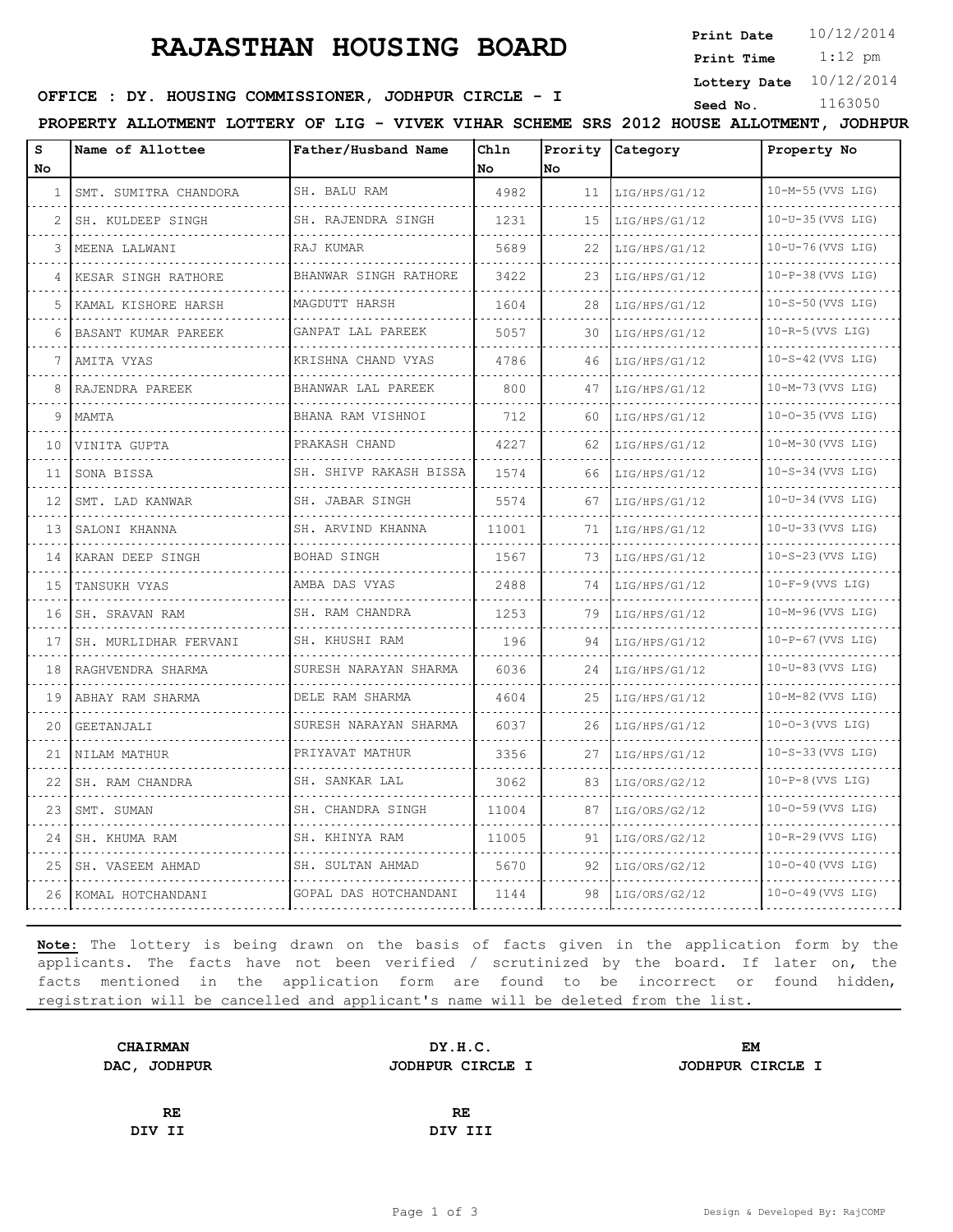# **RAJASTHAN HOUSING BOARD**

**Print Date**  $10/12/2014$ 

 1:12 pm **Print Time**

**Lottery Date** 10/12/2014

### **SEED : DY. HOUSING COMMISSIONER, JODHPUR CIRCLE - I** Seed No. 1163050

**PROPERTY ALLOTMENT LOTTERY OF LIG - VIVEK VIHAR SCHEME SRS 2012 HOUSE ALLOTMENT, JODHPUR**

| s<br>No | Name of Allottee         | Father/Husband Name         | Chln<br>No | No  | Prority Category | Property No             |
|---------|--------------------------|-----------------------------|------------|-----|------------------|-------------------------|
| 27      | SH. GOPI KISHAN BANSAL   | SH. RAM DHAN JI BANSAL      | 11006      | 99  | LIG/ORS/G2/12    | 10-0-23 (VVS LIG)       |
| 28      | SH. DHIRENDRA GEHLOT     | SH. DUNGAR SINGH GEHLOT     | 2225       | 37  | LIG/HPS/G2/12    | $10-U-81$ (VVS LIG)     |
| 29      | SH. FATEH SINGH          | SH. CHANDRA SINGH           | 2609       | 38  | LIG/HPS/G2/12    | $10 - 0 - 4$ (VVS LIG)  |
| 30      | SMT. CHANRA KALA         | SH. INDRA NATH              | 11002      | 39  | LIG/HPS/G2/12    | $10-P-25$ (VVS LIG)     |
| 31      | SMT. KRISHNA             | .<br>SH. SANGRAM SINGH      | 6086       | 45  | LIG/HPS/G2/12    | 10-P-37 (VVS LIG)       |
| 32      | SMT. NEELAM CHAJED       | SH. OM PRAKASH CHAJED       | 3450       | 46  | LIG/HPS/G2/12    | $10-U-19$ (VVS LIG)     |
| 33      | SH. MANISH SHARMA        | .<br>SH. CHIRNJI LAL SHARMA | 219        | 47  | LIG/HPS/G2/12    | 10-U-50 (VVS LIG)       |
| 34      | SMT. GARIMA              | SH. B.L.RAV                 | 4520       | 50  | LIG/HPS/G2/12    | 10-0-37 (VVS LIG)       |
| 35      | PARWATI                  | MADAN LAL MEWARA            | 272        | 64  | LIG/HPS/G2/12    | 10-0-13 (VVS LIG)       |
| 36      | BHANWAR SINGH            | ARUJAN SINGH<br>.           | 6504       | 65  | LIG/HPS/G2/12    | $10-P-60$ (VVS LIG)     |
| 37      | SH. BABU LAL             | SH. RAMESHWAR LAL           | 4521       | 103 | LIG/HPS/G2/12    | $10-U-38$ (VVS LIG)     |
| 38      | SH. NAKHAT MAL SONI      | SH. SOHAN RAJ SONI<br>.     | 5294       | 107 | LIG/HPS/G2/12    | $10 - 0 - 43$ (VVS LIG) |
| 39      | ALKA LODA                | LAXMI PANTH RAJ SINGHVI     | 4458       | 111 | LIG/HPS/G2/12    | $10-T-34$ (VVS LIG)     |
| 40      | SH. SURENDRA RAJ PUROHIT | SH. NARESH RAJ PUROHIT      | 11003      | 116 | LIG/HPS/G2/12    | $10-P-39$ (VVS LIG)     |
| 41      | RAMESHWARI DEVI          | ANA RAM BHATI               | 2252       | 1.  | LIG/ORS/G4/12    | $10-U-84$ (VVS LIG)     |
| 42      | SH. JAI KARAN VALMIKI    | SH. SANTA LAL               | 3498       | 4   | LIG/ORS/G4/12    | 10-S-87 (VVS LIG)       |
| 43      | SH. PRADEEP LOHIYA       | SH. RAMESH LOHIYA           | 5345       | 6   | LIG/ORS/G4/12    | $10-U-44$ (VVS LIG)     |
| 44      | SH. JASRAJ               | SH. MULTAN JI               | 3685       | 7   | LIG/ORS/G4/12    | $10-T-35$ (VVS LIG)     |
| 45      | SH. AMARA RAM            | SH. GIGA RAM                | 3664       | 8   | LIG/ORS/G4/12    | 10-R-20 (VVS LIG)       |
| 46      | MAHIPAL SINGH MEENA      | MAHAVEER PRASAD MEENA       | 1113       | 10  | LIG/ORS/G4/12    | $10-S-68$ (VVS LIG)     |
| 47      | SMT. DURGA               | SH. CHENA RAM               | 1087       | 11  | LIG/ORS/G4/12    | 10-M-56 (VVS LIG)       |
| 48      | SH. KANHIYA LAL          | SH. GANSHYAM                | 5006       | 65  | LIG/HPS/G4/12    | 10-R-16 (VVS LIG)       |
| 49      | SH. ASHKARAN             | SH. SOHAN LAL               | 4393       | 104 | LIG/HPS/G4/12    | $10-U-57$ (VVS LIG)     |
| 50      | SH. ASHOK KUMAR MEENA    | SH. GOKUL PRASAD MEENA      | 11007      | 4   | LIG/HPS/G5/12    | 10-U-51 (VVS LIG)       |
| 51      | SH. MANOHAR              | SH. OM PRAKASH              | 3684       | 7   | LIG/HPS/G5/12    | $10-N-91$ (VVS LIG)     |
| 52      | SH. BABU LAL             | SH. BHIKHA RAM              | 11008      | 9   | LIG/HPS/G5/12    | 10-S-35 (VVS LIG)       |

**Note:** The lottery is being drawn on the basis of facts given in the application form by the applicants. The facts have not been verified / scrutinized by the board. If later on, the facts mentioned in the application form are found to be incorrect or found hidden, registration will be cancelled and applicant's name will be deleted from the list.

| <b>CHAIRMAN</b> | DY.H.C.          | EM               |  |  |
|-----------------|------------------|------------------|--|--|
| DAC, JODHPUR    | JODHPUR CIRCLE I | JODHPUR CIRCLE I |  |  |
|                 |                  |                  |  |  |
| RE              | RE.              |                  |  |  |
| DIV II          | DIV III          |                  |  |  |